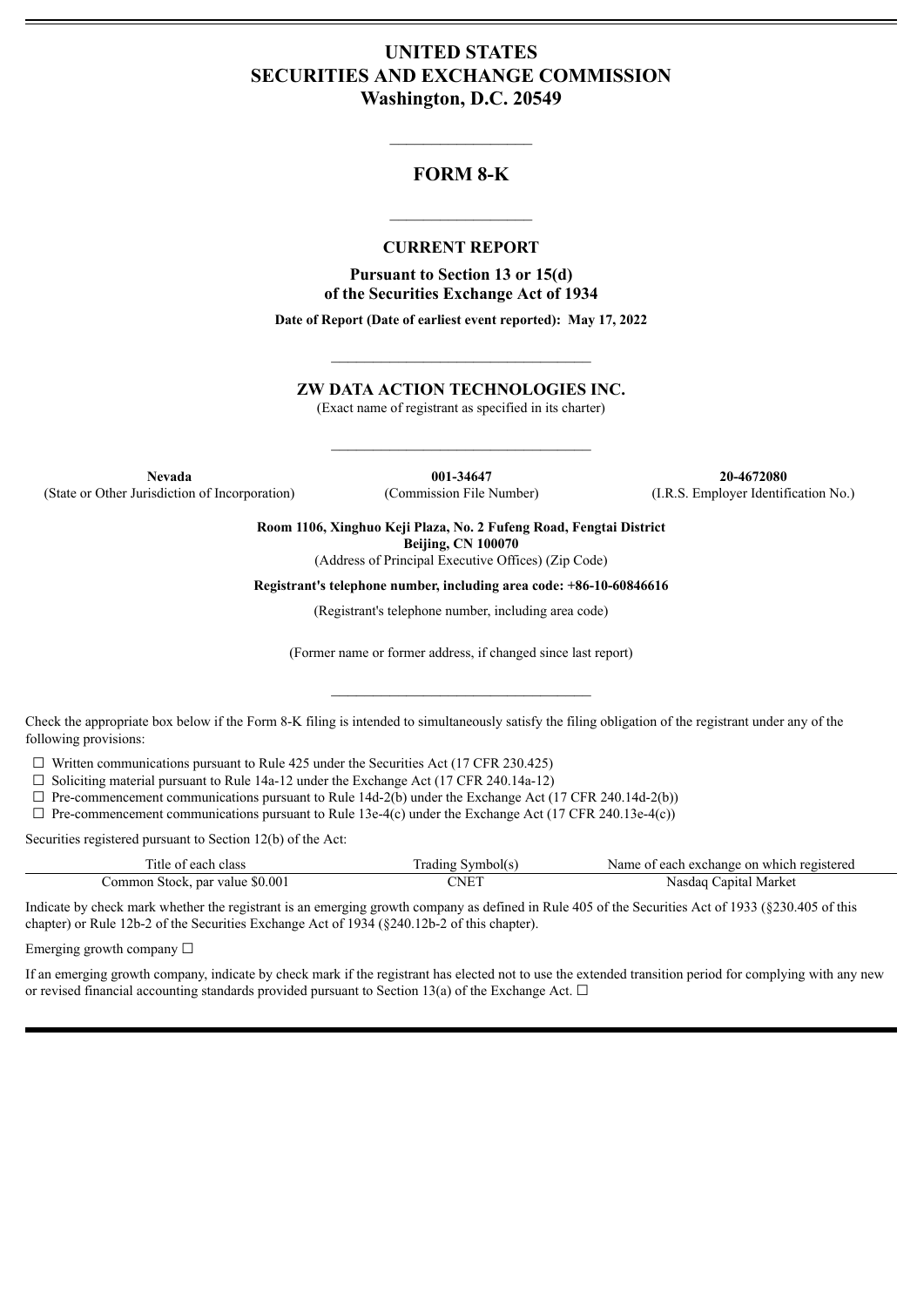## **Item 2.02. Results of Operations and Financial Condition.**

On May 17, 2022, ZW Data Action Technologies Inc., a Nevada corporation (the "Company"), issued a press release containing certain unaudited financial results for its first fiscal quarter of 2022. A copy of the press release is attached to this Current Report on Form 8-K as Exhibit 99.1 and incorporated herein by reference.

As provided in General Instruction B.2 of SEC Form 8-K, such information shall not be deemed "filed" for purposes of Section 18 of the Securities Exchange Act of 1934, as amended (the "Exchange Act"), or otherwise subject to the liabilities of that section, and it shall not be deemed incorporated by reference in any filing under the Securities Act of 1933, as amended, or under the Exchange Act, whether made before or after the date hereof, except as expressly set forth by specific reference in such filing to this Current Report on Form 8-K.

#### **Item 9.01. Financial Statements and Exhibits.**

(d) Exhibits.

| <b>Description</b><br>No. |
|---------------------------|
|---------------------------|

- [99.1](#page-3-0) Press [Release](#page-3-0) dated May 17, 2022
- 104 Cover Page Interactive Data File (embedded within the Inline XBRL document)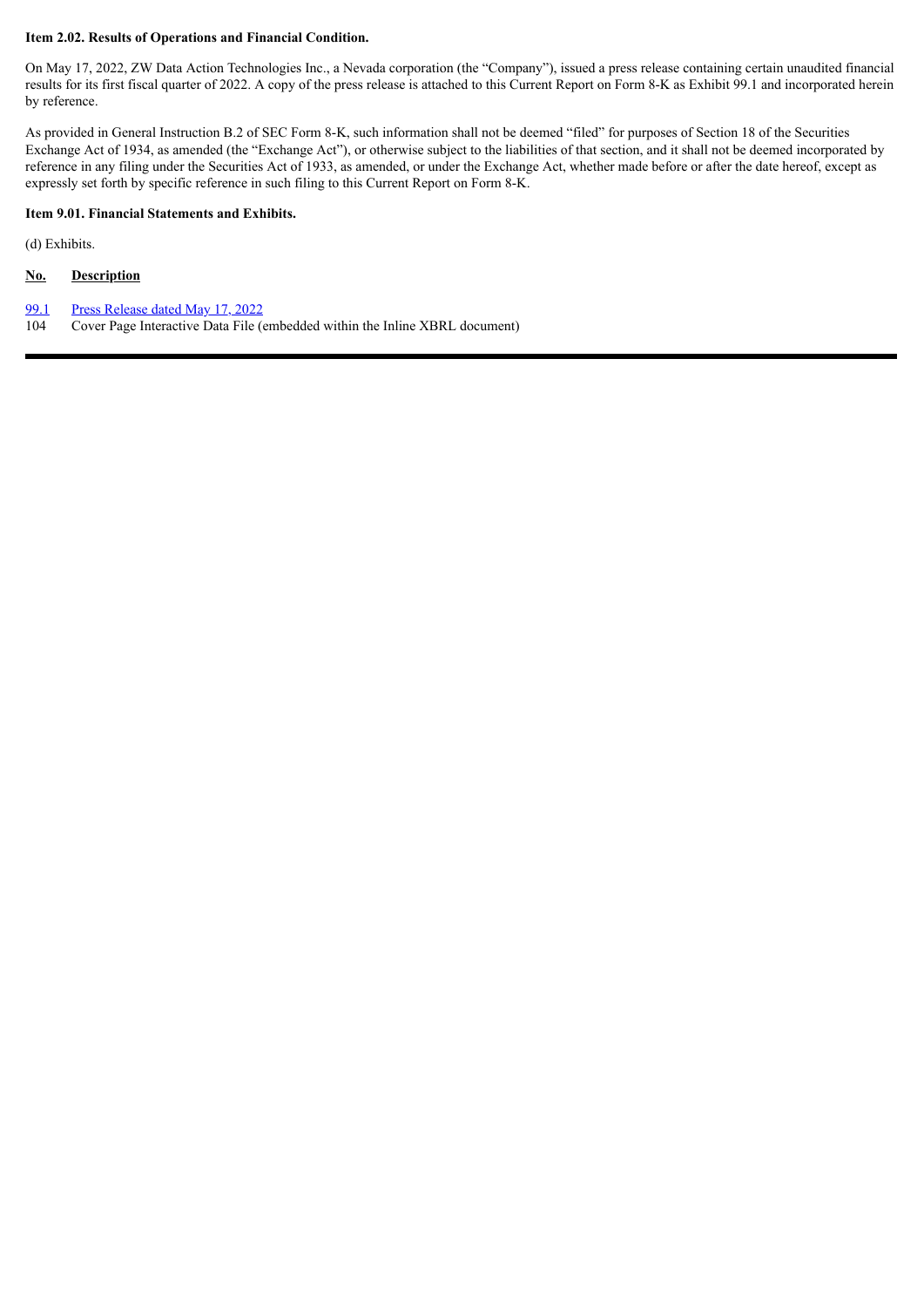#### **SIGNATURE**

Pursuant to the requirements of the Securities Exchange Act of 1934, the registrant has duly caused this report to be signed on its behalf by the undersigned hereunto duly authorized.

#### **ZW Data Action Technologies Inc.**

Date: May 17, 2022 By: /s/ Cheng Handong Cheng Handong Chief Executive Officer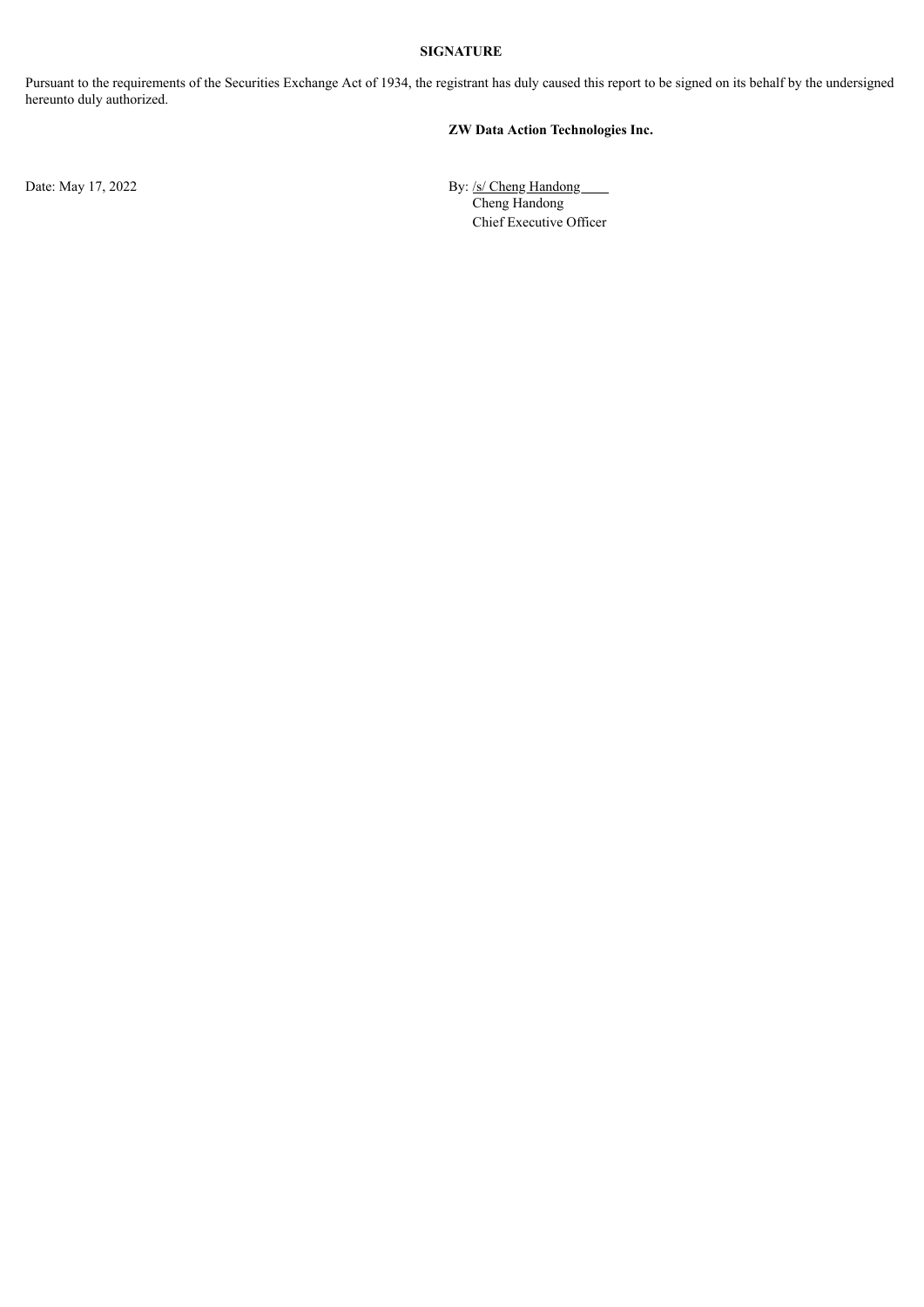# **ZW Data Action Technologies Reports First Quarter 2022 Unaudited Financial Results**

<span id="page-3-0"></span>BEIJING, May 17, 2022 (GLOBE NEWSWIRE) -- ZW Data Action Technologies Inc. (Nasdaq: CNET) (the "Company"), an integrated online advertising, precision marketing, data analytics and other value-added services provider serving enterprise clients, today announced its unaudited financial results for the three months ended March 31, 2022.

#### **Financial Highlights**

- Gross profit of \$0.13 million for the first quarter of 2022, compared to a gross loss of \$0.72 million for the same period last year;
- Gross profit margin improved to 1.8% for the first quarter of 2022, compared to  $-8.5\%$  for the same period last year;
- Working capital of \$10.92 million as of March 31, 2022, compared to \$11.10 million as of December 31, 2021.

## **First Quarter 2022 Financial Results**

#### *Revenues*

For the first quarter of 2022, revenues decreased by \$0.74 million, or 8.9%, to \$7.65 million from \$8.40 million for the same period last year. The decrease in revenues was primarily attributable to the decrease in revenues from our Internet advertising and related services business segment, as a result of the regional COVID-19 rebound in many provinces in China during the first quarter of fiscal 2022, which affected business of most of our small medium enterprises ("SMEs") clients.

#### *Cost of revenues*

Total cost of revenues decreased by \$1.60 million, or 17.5%, to \$7.52 million for the first quarter of 2022 from \$9.11 million for the same period last year. The decrease in cost of revenues was primary attributable to the decrease in costs associated with distribution of the right to use search engine marketing service we purchased from key search engines and cost related to providing Internet advertising services at our ad portals, which was in line with the decrease in the related revenues.

#### *Gross profit (loss) and gross profit (loss) margin*

Gross profit was \$0.13 million for the first quarter of 2022, compared to a gross loss of \$0.72 million for the same period last year, which was primarily attributable to the increase of gross margin rate of our main stream of service revenues, i.e. the distribution of the right to use search engine marketing services. Overall gross profit margin rate was 1.8% for the first quarter of 2022, compared to a gross loss margin of 8.5% for the same period last year.

#### *Operating expenses*

Sales and marketing expenses increased by \$0.04 million, or 146.4%, to \$0.07 million for the first quarter of 2022 from \$0.03 million for the same period last year. The increase in sales and marketing expenses was mainly attributable to the increase in staff salaries, staff benefits and other general office expenses of our sales department in Guangzhou, as a result of the business development of our Guangzhou office since the fourth fiscal quarter of 2021.

General and administrative expenses increased by \$0.55 million, or 55.4%, to \$1.55 million for the first quarter of 2022 from \$1.00 million for the same period last year. The increase in general and administrative expenses was mainly attributable to an increase in amortization of administrative assets.

Research and development expenses were \$0.07 million for both the first quarter of 2022 and the same period last year. Research and development expenses remained stable between the periods.

#### *Operating loss*

Loss from operations was \$1.55 million for the first quarter of 2022, compared to \$1.82 million for the same period last year. Operating loss margin was 20.3% for the first quarter of 2022, compared to 21.6% for the same period last year.

#### *Other income, net*

Total other income decreased to \$0.83 million for the first quarter of 2022 from \$2.48 million for the same period last year. The decrease was primarily attributable to the decrease in gain from change in fair value of warrant liabilities.

#### *Net income (loss) attributable to CNET and earnings (loss) per share*

Net loss attributable to CNET was \$0.72 million, or loss per share of \$0.02, for the first quarter of 2022. This was compared to a net income attributable to CNET of \$0.69 million, or earnings per share of \$0.02, for the same period last year.

#### **Financial Condition**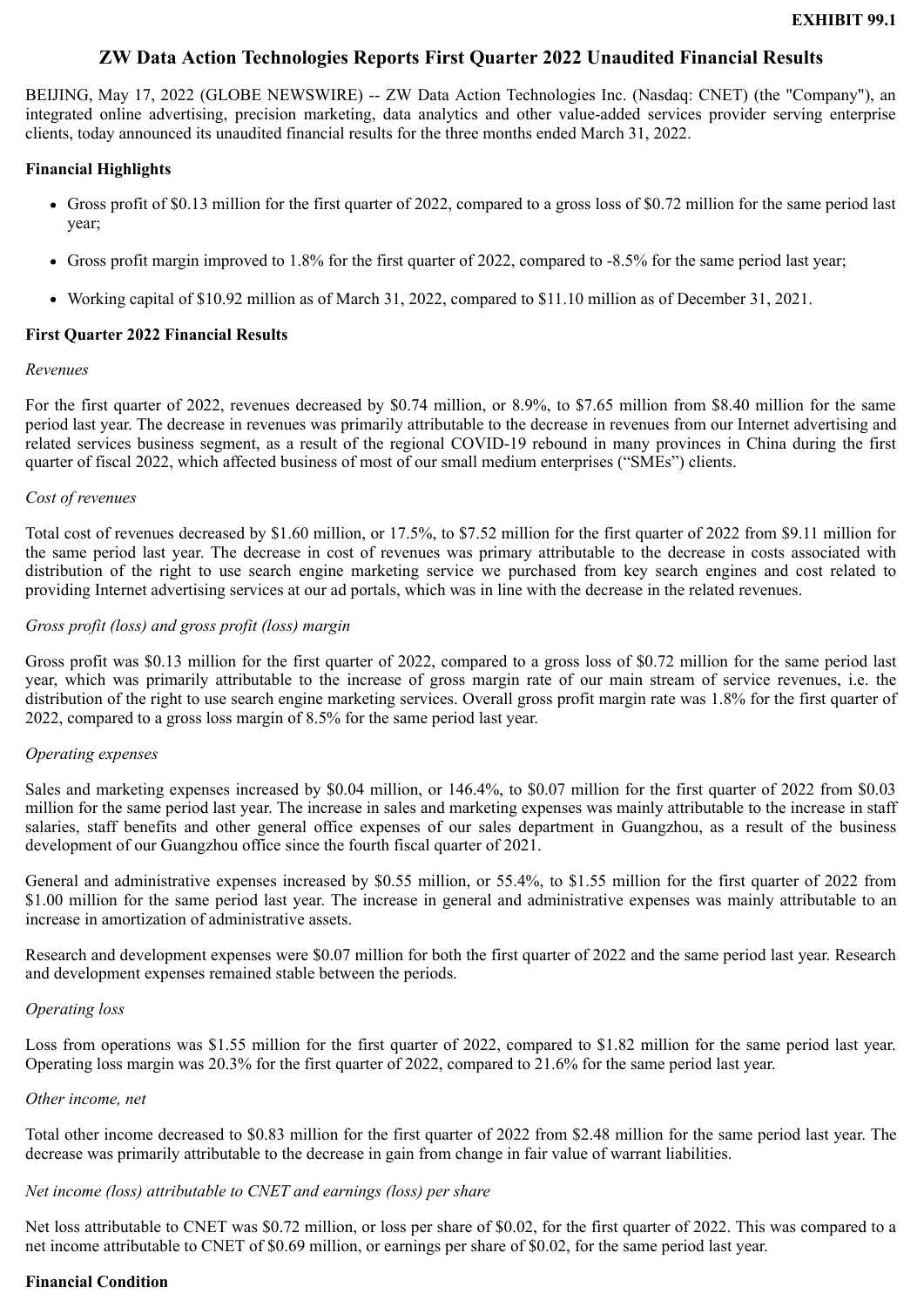As of March 31, 2022, the Company had cash and cash equivalents of \$4.82 million, compared to \$7.17 million as of December 31, 2021. Accounts receivable, net was \$3.61 million as of March 31, 2022, compared to \$3.44 million as of December 31, 2021. Working capital was \$10.92 million as of March 31, 2022, compared to \$11.10 million as of December 31, 2021.

Net cash used in operating activities was \$0.89 million for the first quarter of 2022, compared to \$3.71 million for the same period last year. Net cash used in investing activities was \$1.46 million for the first quarter of 2022, compared to \$1.87 million for the same period last year.

## **About ZW Data Action Technologies Inc.**

Established in 2003 and headquartered in Beijing, China, ZW Data Action Technologies Inc. (the "Company") offers online advertising, precision marketing, data analytics and other value-added services for enterprise clients. Leveraging its fully integrated services platform, proprietary database, and cutting-edge algorithms, the Company delivers customized, result-driven business solutions for small and medium-sized enterprise clients in China. The Company also develops blockchain and artificial intelligence enabled web/mobile applications and software solutions for clients. More information about the Company can be found at: http://www.zdat.com/.

## *Safe Harbor Statement*

*This release contains certain "forward-looking statements" relating to the business of ZW Data Action Technologies Inc., which can be identified by the use of forward-looking terminology such as "believes," "expects," "anticipates," "estimates" or similar expressions. Such forward-looking statements involve known and unknown risks and uncertainties, including business uncertainties relating to government regulation of our industry, market demand, reliance on key personnel, future capital requirements, competition in general and other factors that may cause actual results to be materially different from those described herein as anticipated, believed, estimated or expected. Certain of these risks and uncertainties are or will be described in greater detail in our filings with the Securities and Exchange Commission. These forward-looking statements are based on ZW Data Action Technologies Inc.'s current expectations and beliefs concerning future developments and their potential effects on the Company. There can be no assurance that future developments affecting ZW Data Action Technologies Inc. will be those anticipated by ZW Data Action Technologies Inc. These forward-looking statements involve a number of risks, uncertainties (some of which are beyond the control of the Company) or other assumptions that may cause actual results or performance to be materially different from those expressed or implied by such forward-looking statements. ZW Data Action Technologies Inc. undertakes no obligation to publicly update or revise any forward-looking statements, whether as a result of new information, future events or otherwise, except as may be required under applicable securities laws.*

## **For more information, please contact:**

Sherry Zheng Weitian Group LLC Email: shunyu.zheng@weitian-ir.com Phone: +1 718-213-7386

## **ZW DATA ACTION TECHNOLOGIES INC. CONSOLIDATED BALANCE SHEETS**

(In thousands, except for number of shares and per share data)

| <b>Assets</b>                                                                       |    | March 31,<br>2022    |       | December 31,<br>2021 |  |
|-------------------------------------------------------------------------------------|----|----------------------|-------|----------------------|--|
|                                                                                     |    | (USS)<br>(Unaudited) | (USS) |                      |  |
|                                                                                     |    |                      |       |                      |  |
| <b>Current assets:</b>                                                              |    |                      |       |                      |  |
| Cash and cash equivalents *                                                         | \$ | 4,824 \$             |       | 7,173                |  |
| Accounts receivable, net of allowance for doubtful accounts of \$2,245 and \$2,236, |    |                      |       |                      |  |
| respectively *                                                                      |    | 3,611                |       | 3,439                |  |
| Prepayment and deposit to suppliers *                                               |    | 6,613                |       | 7,559                |  |
| Due from related parties *                                                          |    | 78                   |       | 90                   |  |
| Other current assets *                                                              |    | 3,173                |       | 1,657                |  |
| <b>Total current assets</b>                                                         |    | 18,299               |       | 19,918               |  |
| Long-term investments *                                                             |    | 2,285                |       | 2,280                |  |
| Operating lease right-of-use assets *                                               |    | 1,968                |       | 2,019                |  |
| Property and equipment, net *                                                       |    | 351                  |       | 375                  |  |
| Intangible assets, net                                                              |    | 6,989                |       | 7,523                |  |
| Long-term deposits and prepayments                                                  |    | 76                   |       | 75                   |  |
| Deferred tax assets, net *                                                          |    | 445                  |       | 441                  |  |
| <b>Total Assets</b>                                                                 |    |                      |       |                      |  |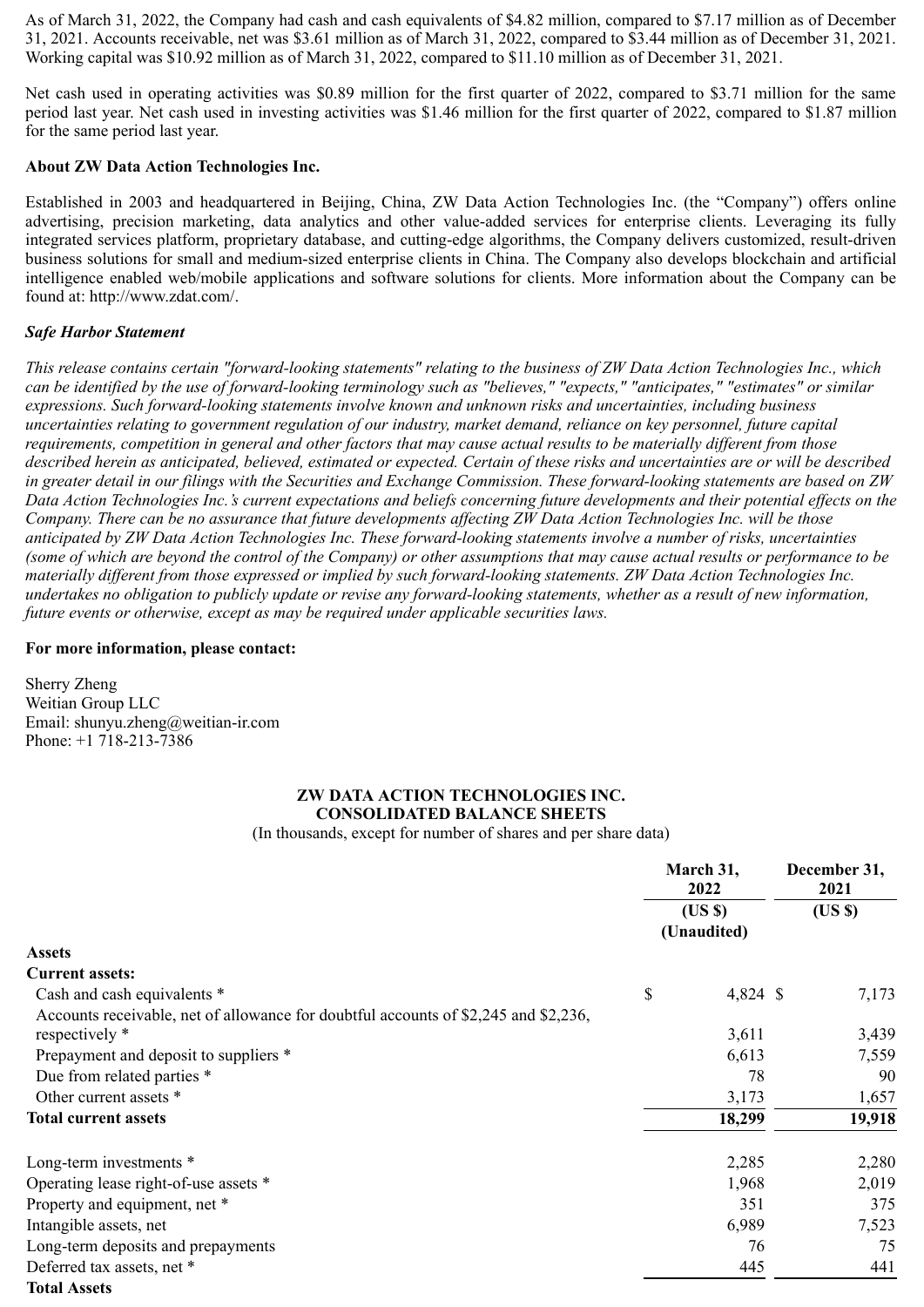|                                                                                                                                                           | \$<br>30,413 \$ |                           | 32,631    |
|-----------------------------------------------------------------------------------------------------------------------------------------------------------|-----------------|---------------------------|-----------|
| <b>Liabilities and Equity</b>                                                                                                                             |                 |                           |           |
| <b>Current liabilities:</b>                                                                                                                               |                 |                           |           |
| Accounts payable *                                                                                                                                        | \$<br>751 \$    |                           | 1,119     |
| Advances from customers *                                                                                                                                 | 1,047           |                           | 1,245     |
| Accrued payroll and other accruals *                                                                                                                      | 323             |                           | 389       |
| Taxes payable *                                                                                                                                           | 3,555           |                           | 3,534     |
| Operating lease liabilities *                                                                                                                             | 210             |                           | 202       |
| Lease payment liabilities related to short-term leases *                                                                                                  | 111             |                           | 152       |
| Other current liabilities *                                                                                                                               | 138             |                           | 141       |
| Warrant liabilities                                                                                                                                       | 1,244           |                           | 2,039     |
| <b>Total current liabilities</b>                                                                                                                          | 7,379           |                           | 8,821     |
|                                                                                                                                                           |                 |                           |           |
| Long-term liabilities:                                                                                                                                    |                 |                           |           |
| Operating lease liabilities-Non current                                                                                                                   | 1,853           |                           | 1,907     |
| Long-term borrowing from a related party                                                                                                                  | 138             |                           | 137       |
| <b>Total Liabilities</b>                                                                                                                                  | 9,370           |                           | 10,865    |
| <b>Commitments and contingencies</b>                                                                                                                      |                 |                           |           |
| <b>Equity:</b>                                                                                                                                            |                 |                           |           |
| ZW Data Action Technologies Inc.'s stockholders' equity                                                                                                   |                 |                           |           |
| Common stock (US\$0.001 par value; authorized 100,000,000 shares; issued and<br>outstanding 35,427,677 shares and 35,332,677 shares at March 31, 2022 and |                 |                           |           |
| December 31, 2021, respectively)                                                                                                                          | 35              |                           | 35        |
| Additional paid-in capital                                                                                                                                | 61,801          |                           | 61,785    |
| <b>Statutory reserves</b>                                                                                                                                 | 2,598           |                           | 2,598     |
| Accumulated deficit                                                                                                                                       | (44, 451)       |                           | (43, 734) |
| Accumulated other comprehensive income                                                                                                                    | 1,060           |                           | 1,082     |
| Total ZW Data Action Technologies Inc.'s stockholders' equity                                                                                             | 21,043          |                           | 21,766    |
| <b>Total equity</b>                                                                                                                                       | 21,043          |                           | 21,766    |
| <b>Total Liabilities and Equity</b>                                                                                                                       | \$<br>30,413    | $\boldsymbol{\mathsf{S}}$ | 32,631    |

\*All of the VIEs' assets can be used to settle obligations of their primary beneficiary. Liabilities recognized as a result of consolidating these VIEs do not represent additional claims on the Company's general assets.

# **ZW DATA ACTION TECHNOLOGIES INC. CONSOLIDATED STATEMENTS OF OPERATIONS AND COMPREHENSIVE LOSS**

(In thousands, except for number of shares and per share data)

|                         |                      | <b>Three Months Ended March 31,</b> |  |  |  |  |
|-------------------------|----------------------|-------------------------------------|--|--|--|--|
|                         | 2022                 | 2021<br>(USS)<br>(Unaudited)        |  |  |  |  |
| <b>Revenues</b>         | (USS)<br>(Unaudited) |                                     |  |  |  |  |
|                         |                      |                                     |  |  |  |  |
| From unrelated parties  | \$<br>7,652          | 8,396<br><sup>S</sup>               |  |  |  |  |
| From related parities   |                      |                                     |  |  |  |  |
| Total revenues          | 7,652                | 8,396                               |  |  |  |  |
| <b>Cost of revenues</b> | 7,518                | 9,113                               |  |  |  |  |
| Gross profit/(loss)     | 134                  | (717)                               |  |  |  |  |

# **Operating expenses**

Sales and marketing expenses 69 28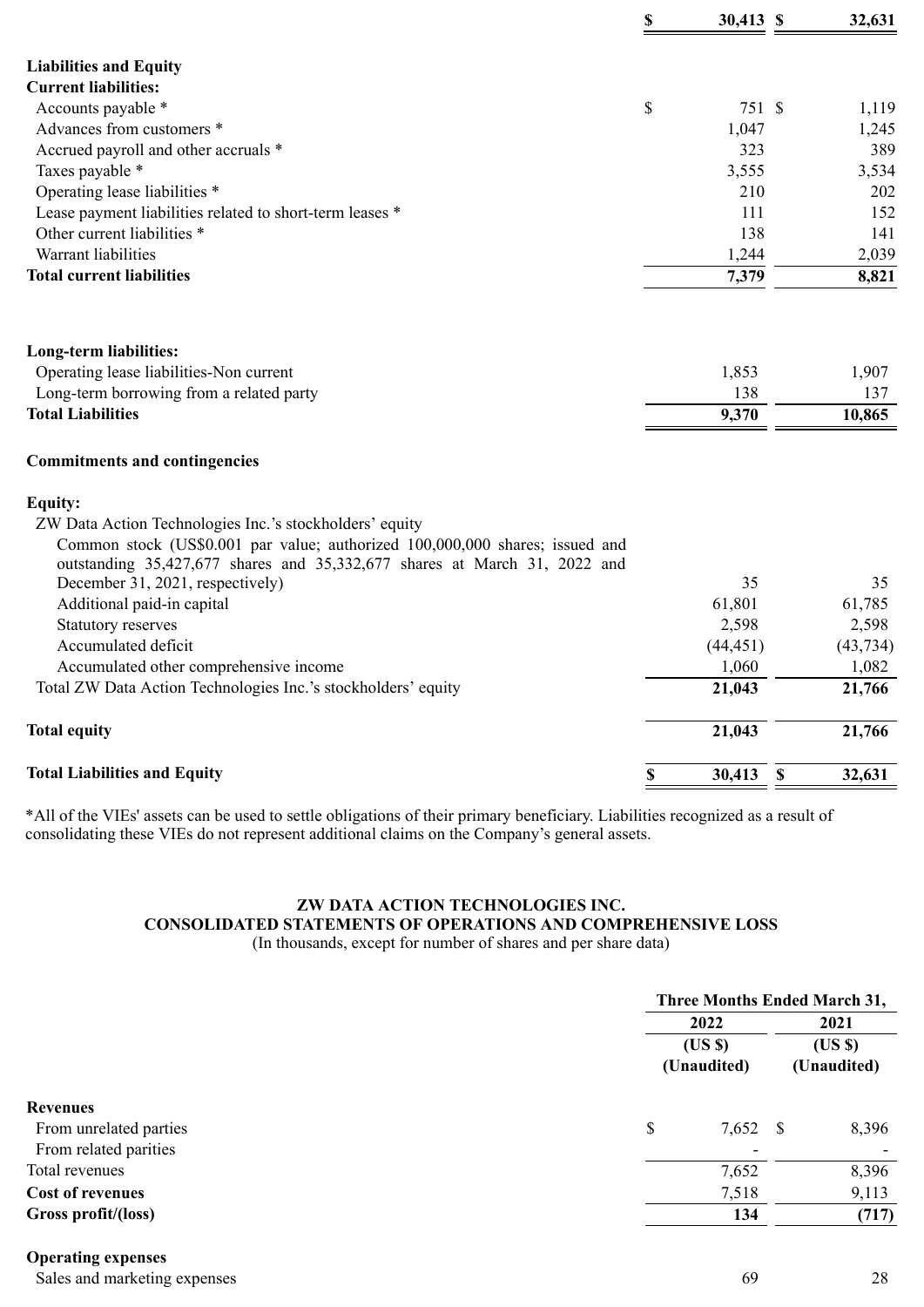| General and administrative expenses                                                                                                                                                                                                           |          | 1,548                                     |               | 996                              |
|-----------------------------------------------------------------------------------------------------------------------------------------------------------------------------------------------------------------------------------------------|----------|-------------------------------------------|---------------|----------------------------------|
| Research and development expenses                                                                                                                                                                                                             |          | 68                                        |               | 74                               |
| Total operating expenses                                                                                                                                                                                                                      |          | 1,685                                     |               | 1,098                            |
| <b>Loss from operations</b>                                                                                                                                                                                                                   |          | (1,551)                                   |               | (1, 815)                         |
| Other income/(expenses)                                                                                                                                                                                                                       |          |                                           |               |                                  |
| Interest income                                                                                                                                                                                                                               |          | 46                                        |               | 1                                |
| Other expenses, net                                                                                                                                                                                                                           |          | (9)                                       |               | (24)                             |
| Change in fair value of warrant liabilities                                                                                                                                                                                                   |          | 795                                       |               | 2,507                            |
| Total other income                                                                                                                                                                                                                            |          | 832                                       |               | 2,484                            |
| (Loss)/income before income tax benefit and noncontrolling interests                                                                                                                                                                          |          | (719)                                     |               | 669                              |
| Income tax benefit                                                                                                                                                                                                                            |          | $\overline{2}$                            |               | 18                               |
| Net (loss)/income                                                                                                                                                                                                                             |          | (717)                                     |               | 687                              |
| Net income attributable to noncontrolling interests                                                                                                                                                                                           |          |                                           |               | (2)                              |
| Net (loss)/income attributable to ZW Data Action Technologies Inc.                                                                                                                                                                            | \$       | (717)                                     | $\mathbf{\$}$ | 685                              |
| Net (loss)/income<br>Foreign currency translation loss<br><b>Comprehensive (loss)/income</b><br>Comprehensive income attributable to noncontrolling interests<br>Comprehensive (loss)/income attributable to ZW Data Action Technologies Inc. | \$<br>\$ | $(717)$ \$<br>(22)<br>(739)<br>$(739)$ \$ |               | 687<br>(19)<br>668<br>(2)<br>666 |
| (Loss)/earnings per share                                                                                                                                                                                                                     |          |                                           |               |                                  |
| (Loss)/earnings per common share                                                                                                                                                                                                              |          |                                           |               |                                  |
| Basic and diluted                                                                                                                                                                                                                             | \$       | (0.02)                                    | - \$          | 0.02                             |
| Weighted average number of common shares outstanding:                                                                                                                                                                                         |          |                                           |               |                                  |
| Basic and diluted                                                                                                                                                                                                                             |          | 35,354,954                                |               | 28,505,181                       |

#### **ZW DATA ACTION TECHNOLOGIES INC. CONSOLIDATED STATEMENTS OF CASH FLOWS** (In thousands)

|                                                                                     | <b>Three Months Ended March 31,</b> |                      |      |                      |  |
|-------------------------------------------------------------------------------------|-------------------------------------|----------------------|------|----------------------|--|
|                                                                                     | 2022                                |                      | 2021 |                      |  |
|                                                                                     |                                     | (USS)<br>(Unaudited) |      | (USS)<br>(Unaudited) |  |
| <b>Cash flows from operating activities</b>                                         |                                     |                      |      |                      |  |
| Net (loss)/income                                                                   | \$                                  | (717)                | \$   | 687                  |  |
| Adjustments to reconcile net (loss)/income to net cash used in operating activities |                                     |                      |      |                      |  |
| Depreciation and amortization                                                       |                                     | 554                  |      | 112                  |  |
| Amortization of operating lease right-of-use assets                                 |                                     | 60                   |      | 36                   |  |
| Share-based compensation expenses                                                   |                                     | 56                   |      | 100                  |  |
| Deferred taxes                                                                      |                                     | (2)                  |      | (18)                 |  |
| Change in fair value of warrant liabilities                                         |                                     | (795)                |      | (2,507)              |  |
| Other non-operating income                                                          |                                     | (45)                 |      |                      |  |
| Changes in operating assets and liabilities                                         |                                     |                      |      |                      |  |
| Accounts receivable                                                                 |                                     | (159)                |      | 700                  |  |
| Prepayment and deposit to suppliers                                                 |                                     | 914                  |      | (2,630)              |  |